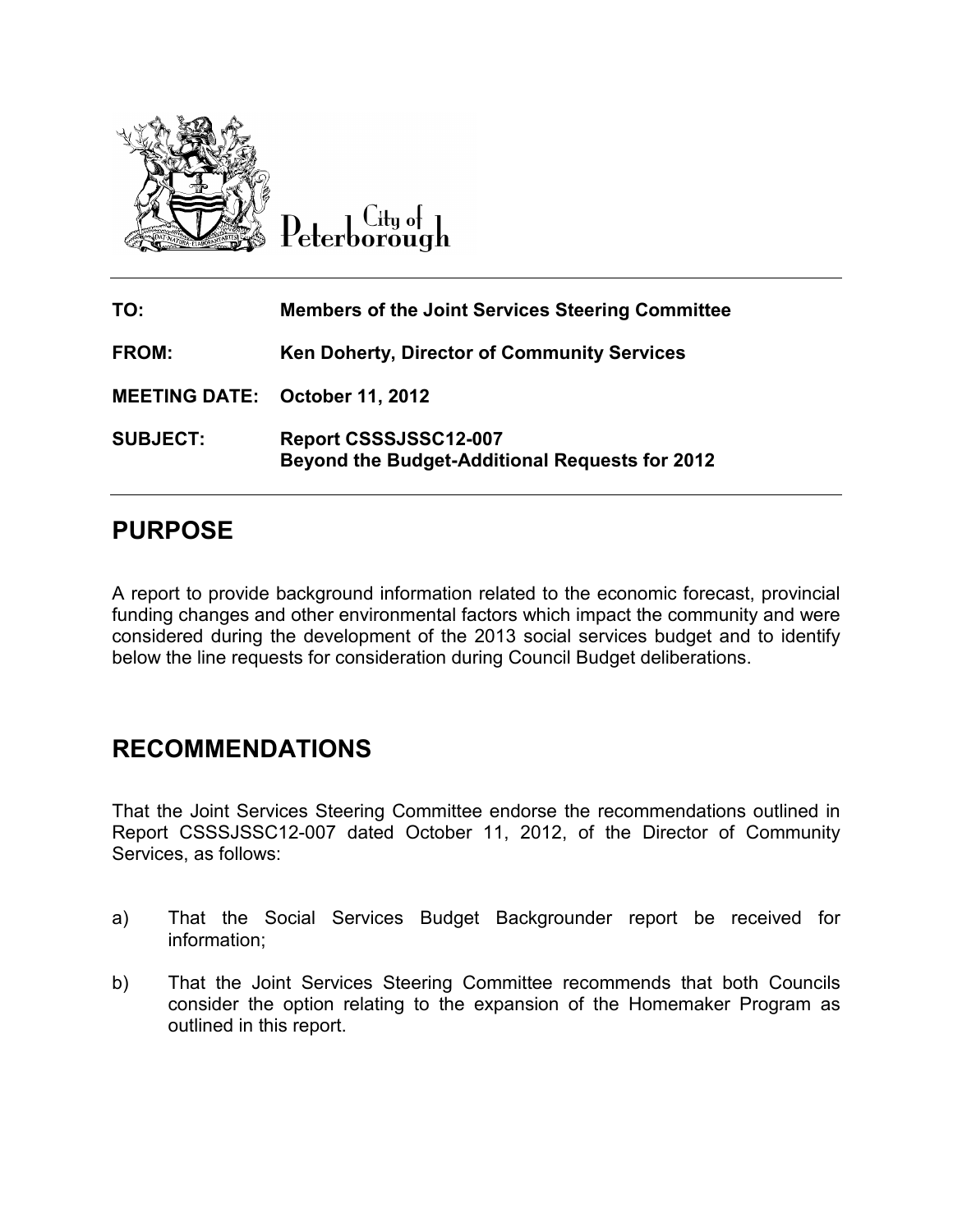# **BUDGET AND FINANCIAL IMPLICATIONS**

If the respective Councils approved the expansion of the Homemaker Program, there would be a gross increase of \$69,508. The Ministry of Health and Long Term Care provides 80% of the funding of this program. Additional Provincial subsidy of \$55,606 would be received and the county revenue for the increased capacity in this program would be \$2,780 leaving a Net Tax Levy impact to the City of \$11,122.

# **BACKGROUND**

Appendix A to this report provides an overview of economic conditions, changes to provincial funding, caseload projections, high level summary of programs and changes in any provincial funding.

The backgrounder also provides additional details on the proposed extension of staffing positions that are recommended within the draft 2013. This report puts forward for considering an additional temporary position which is not currently within the 2013 draft budget. The need for the trainer position has been identified to ensure effective training and transition from the current to the provincial data base which is scheduled to be implemented by the province in the fall of 2013.

This report also identifies a request for a program enhancement in the Homemakers program that is put forward for consideration. Seniors' services are a focus of the division and in the past year staff has been working on the establishment of a local Seniors Planning Table and making plans for a 2013 Seniors Summit. In addition a suggestion is put forward to further support low income seniors at home through an expansion of the Homemakers program that provides Personal Support Worker assistance cost shared 80/20 by the Ministry of Health and Long Term Care gross \$30,492.

If the Committee wishes to have both Councils consider the proposed program enhancement in the Homemakers Program then the following recommendation should be endorsed:

**That the homemakers program be expanded to \$100,000 per year. The additional request (below the line) would be for \$69,508. (Province \$55,606, County \$2,780 and City \$11,122 paid by tax levy).**